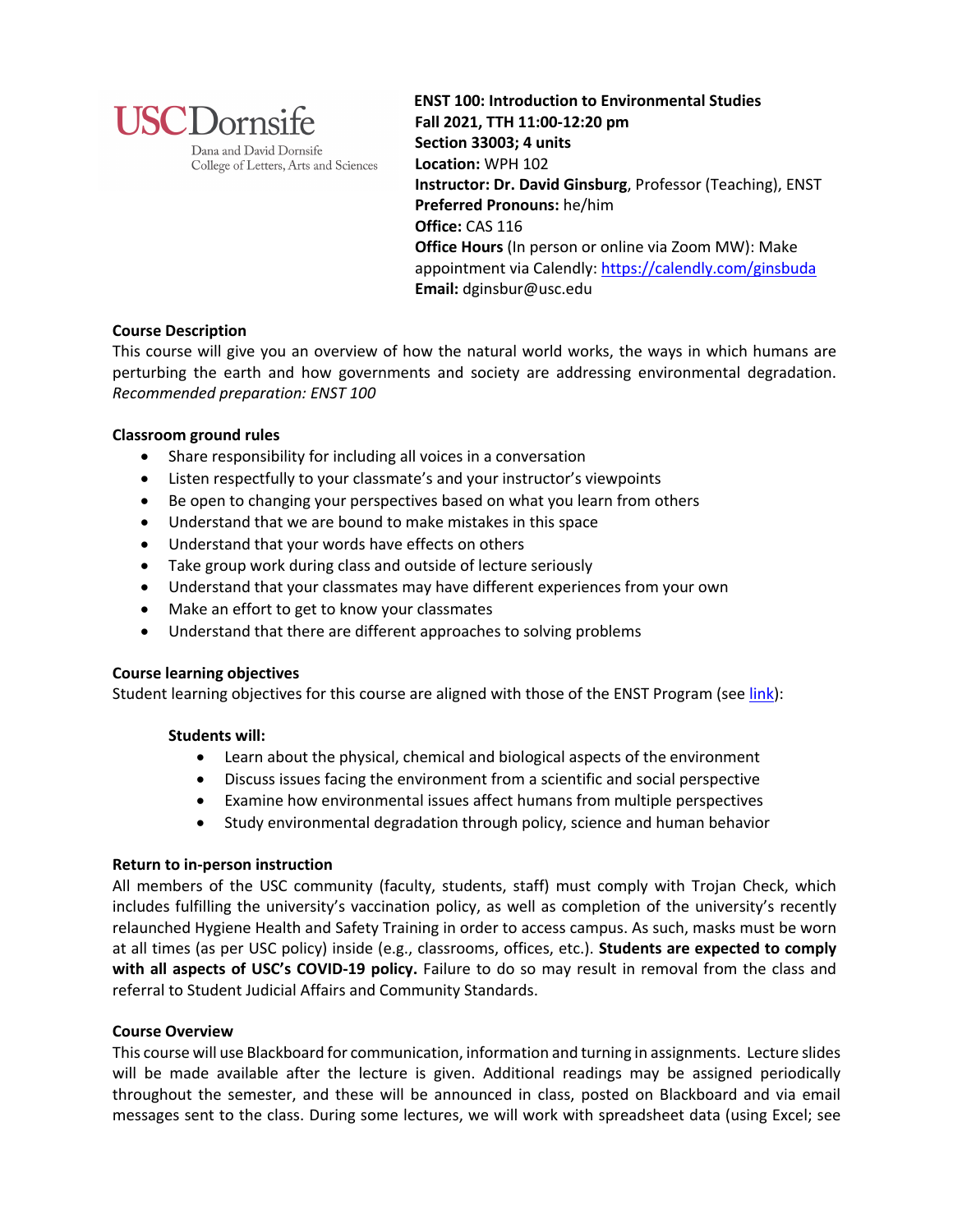link for tutorial) and run simple simulations or experiments as either a class or asynchronously (see course schedule for specific dates). This course involves a lot of in depth reading and critical analysis outside of lecture.

## **Course Textbook and Readings**

**You have the option of using two different textbooks for this course (see below; you do NOT need both books).** Both are equal as far as content is concerned – however, one book costs money and the other is available for free via the USC Libraries. Readings from both textbooks are outlines on the course schedule.

- Essentials of Environmental Science by Friedland and Relyea. W.H. Freemam & Co., 2016 ISBN-13: 978-1-319-06566-9 **(referred to as ESS in course schedule, below)** (Costs \$\$)
- Environmental Science by Miller and Spoolman. Delmar Cengage Learning, 2016, 15<sup>th</sup> Ed. ISBN 13: 9781305090446 **(referred to as ES in course schedule, below)** Free via USC Libraries Link: https://www-r2library-com.libproxy1.usc.edu/Resource/Title/1305090446
- Additional readings will be assigned throughout the semester and will be available on Blackboard

#### **Description and Assessment of Exams and Assignments**

You will be graded on the basis of your performance on exams, written assignments, class activities and participation (e.g., study guide discussions, in-class quizzes, Blackboard assignments, etc.). Exam questions will be drawn from course readings, lecture materials and any related assignments, activities and discussions. Each exam will cover the lecture and course materials immediately after the preceding exam (or starting on the first day of class for Exam 1). Two separate midterm exams are scheduled over the course of the semester and are worth 100 pts each. The final exam is worth the same number of points as the midterm (midterms and final exam, 300 pts total).

**If there is a scheduling conflict with an exam, assignment or activity you must notify me via email at least two-weeks in advance** to see if alternative arrangements can be made. **Otherwise, no make-up exams will be allowed.** If a student misses an exam, quiz, activity, etc., they will receive a zero for that assignment. Exams will be administered via Blackboard (specific details will be released closer to the date on the course schedule). During exams, students are NOT allowed to work as a group, use notes, books, mobile devices, etc. Failure to comply with exam policies will result in a zero on that specific exam.

**Late assignments will have 15% deducted each 24 hours,** with the first 24 hour deduction starting 30 min after the deadline. Regarding missed class activities: If you cannot make it to a class, you will need to let the instructor know prior to the start of a class. If it is an excused absence (official USC travel, medical excuse, etc.), then we will provide you with an alternative way to obtain the associated activity points outside of class.

## **Overview of Assignments and Activities**

- **Article analysis:** Each student will critically read an assigned article (from either the primary or secondary literature) and provide a written summary (0.5-1 pages; single spaced) to questions posted online, which they will then submit via Bb. Students will then discuss their findings during class on the day each assignment is due. Two separate article summaries are scheduled over the course of the semester (10 pts each; 20 pts total).
- **Story map:** Online, image-based story that has been thoughtfully created, given context and provided with supporting information so it becomes a stand-alone resource. It integrates maps, legends, text, photos and provides functionality, such as swipe, pop-ups, and time sliders, that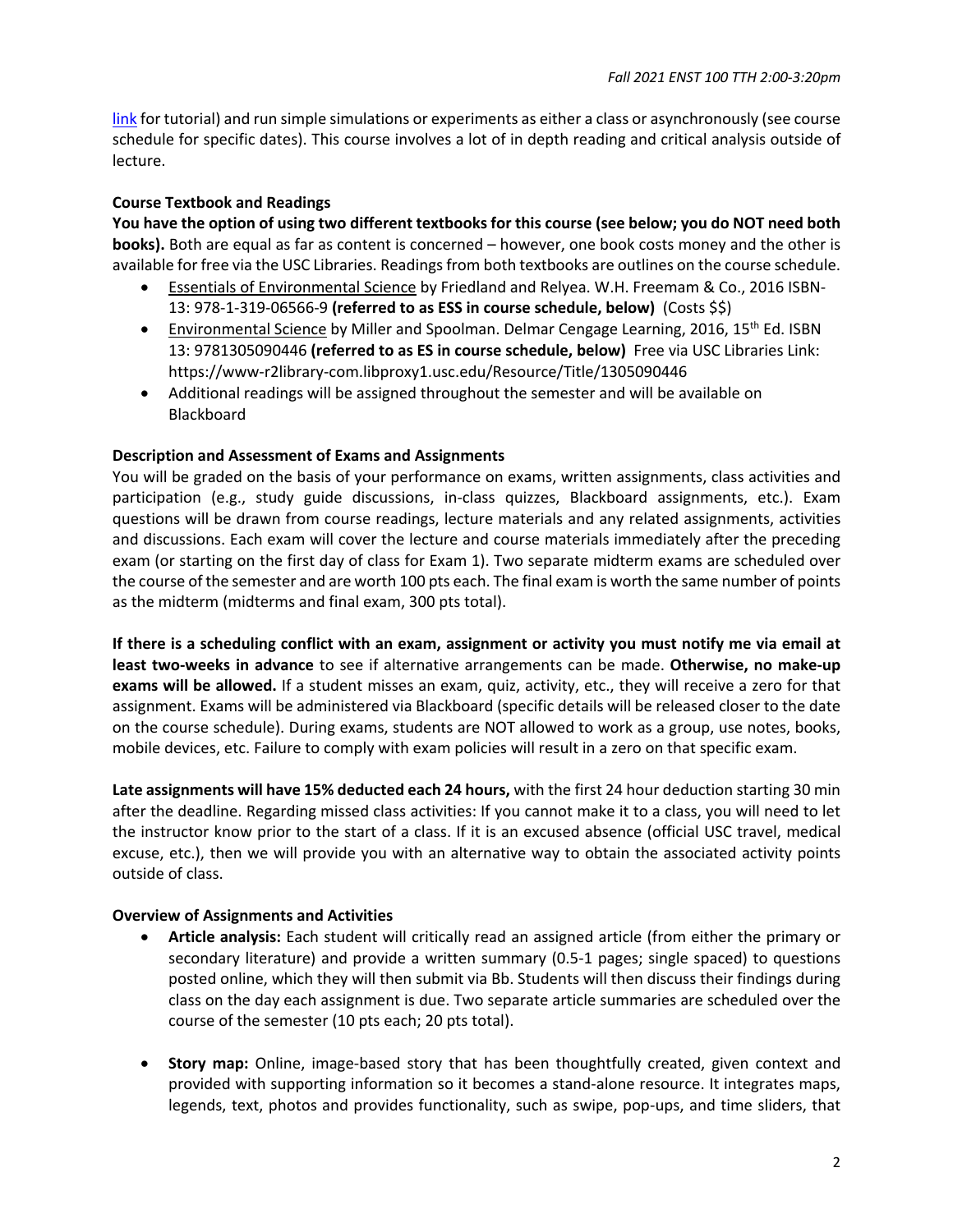helps users explore the content in either a linear or non-linear fashion. Each student will create their own story map, which will be focused on some aspect of biodiversity (more details to come during lecture; 45 pts total).

- **Life table analysis:** Group activity in which students develop and answer questions comparing (via Excel) the survival patterns of different groups of humans (e.g., groups that differ in geographic area, time period and gender). Students will collect life table data (either online or in-person) from cemeteries that provide ages, genders and dates at death. Student groups (n = 2) will submit a 1- 2 page (single spaced) written summary via Bb of their experimental results and conclusions. (30 pts total).
- **Seawater study:** Individual students will actively evaluate temporal changes in monthly seawater that has been collected at different depths off the Santa Monica Pier. Specifically, students will analyze and compare (via Excel) monthly surveys of a variety of seawater parameters such as dissolved oxygen, temperature, salinity and turbidity, and submit (via Bb) a 1-2 page (single spaced) written summary of their experimental results and conclusions (30 pts total).

| <b>Grading Breakdown</b>                   |               |         |
|--------------------------------------------|---------------|---------|
| <b>Assignment</b>                          | <b>Points</b> | Grade % |
| Exam 1                                     | 100           | 22.0%   |
| Exam 2                                     | 100           | 22.0%   |
| Exam 3 (Final)                             | 100           | 22.0%   |
| Article analyses (2 x 10 pts)              | 20            | 4.0%    |
| <b>Biodiversity Story Map</b>              | 45            | 10.0%   |
| Life table and survivorship analysis       | 35            | 8.0%    |
| Analysis of surface ocean waters           | 35            | 8.0%    |
| Participation (discussions, quizzes, etc.) | 20            | 4.0%    |
| ΤΟΤΑΙ                                      | 455           | 100%    |

# **Grading Scale**

Final course grades will be determined based on the percentage of points earned as outlined below: >93  $= A$ ; 90-92 = A-; 87-89 = B+; 83-86 = B; 80-82 = B-; 77-79 = C+; 73-76 = C; 70-72 = C-; 67-69 = D+; 63-66 = D; 60-62 = D-; <59 = Fail. This scale may be adjusted depending on the progress of the class. If course taken as a "Pass" grade student must earn a C- or greater in course (scores at or below a D+ grade = "No Pass").

## **Additional policies**

Routine attendance and active participation are an important part of each class session. Participation will be evaluated via thought exercises, reading assignments, in-class quizzes and questions. You are responsible for all information, announcements, date changes and any other course material presented, regardless of your participation or presence in the classroom.

For the best learning experience, you are expected to have read the assigned material by the date it is discussed in class. Articles, supplemental readings and in-class data sets will be posted online on Blackboard. Finally…Come to class prepared; Be respectful of the instructor and other students in class; don't use your mobile phone during class; and, if you have to miss class make sure you arrange to get notes and announcements.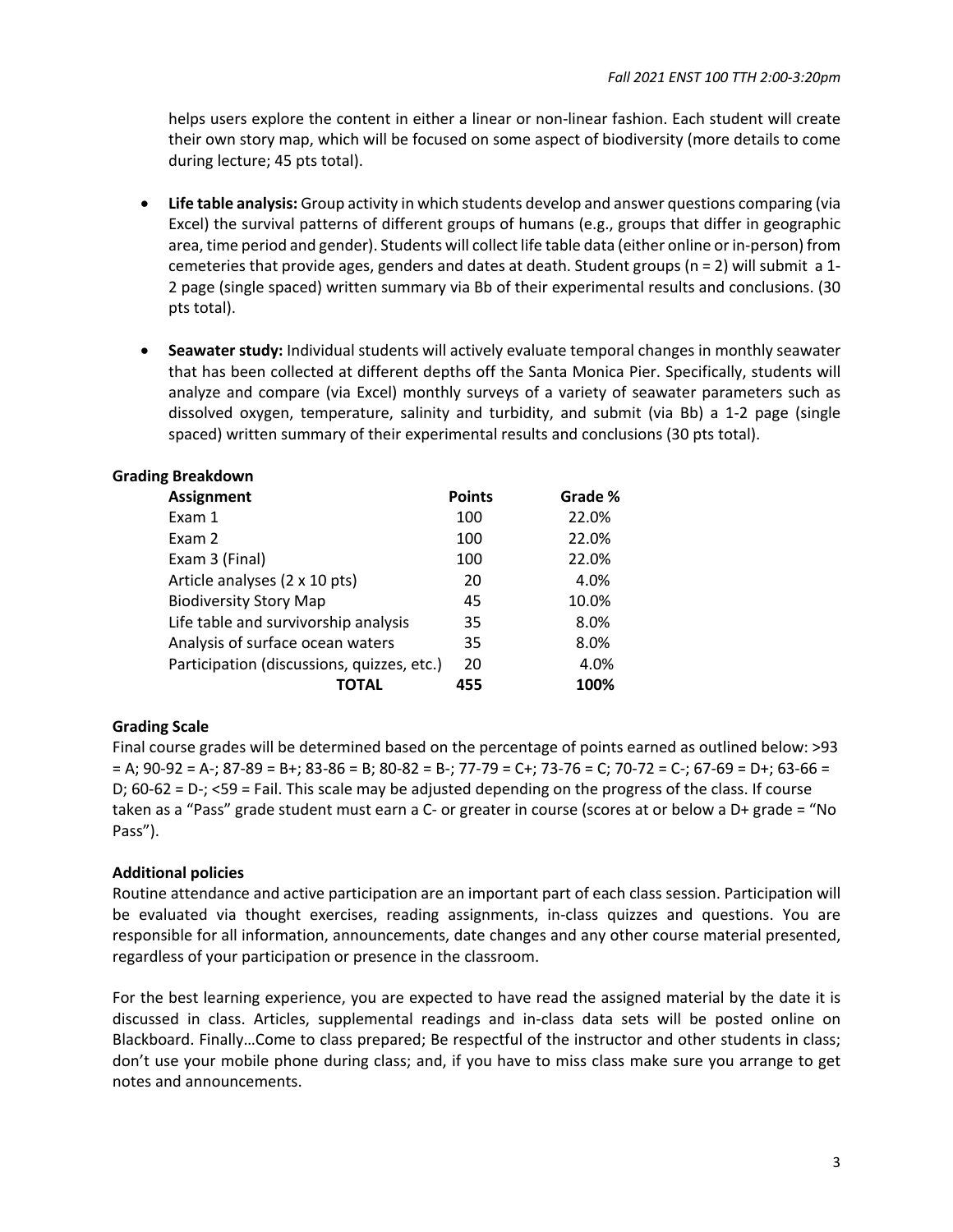## **Course Schedule**

The schedule of topics and readings may be adjusted throughout the semester depending on progress of the class.

| Date          | <b>ENST 100 Course Topics,</b><br><b>Activities and Assignments</b>                        | <b>Students with EES</b><br>textbook | <b>Students with ES</b><br>textbook |
|---------------|--------------------------------------------------------------------------------------------|--------------------------------------|-------------------------------------|
| Aug 24        | Introduction and course overview                                                           | Ch.1                                 | Ch.1                                |
| <b>Aug 26</b> | Interpreting environmental data                                                            | Ch.1                                 | Ch.1                                |
| Aug 31        | Earth as a system                                                                          | Ch. 2                                | Ch. 2                               |
| Sep 2         | Ecosystems and biomes I                                                                    | Ch.3                                 | Ch. 7                               |
| Sep 7         | <b>Ecosystems and biomes II</b><br>Article analysis and discussion (see Bb)                | Ch.3                                 | Ch. 7                               |
| Sep 9         | Ecosystem ecology                                                                          | Ch.3                                 | Ch.3                                |
| Sep 14        | Population and community ecology I                                                         | Ch.4                                 | Ch. 5                               |
| Sep 16        | Population and community ecology I                                                         | Ch. 4                                | Ch. 5                               |
| Sep 21        | <b>EXAM1</b>                                                                               | <b>ONLINE</b> (See Bb)               |                                     |
| Sep 23        | Conservation biology and endangered species I<br><b>Biodiversity Story Map (see Bb)</b>    | Ch. 13                               | Ch.8                                |
| Sep 28        | Conservation biology and endangered species II                                             | Ch. 13                               | Ch.8                                |
| Sep 30        | Population growth                                                                          | Ch.5                                 | Ch. 6                               |
| Oct 5         | Life table and survivorship curve (Excel)                                                  |                                      |                                     |
| Oct 7         | Land and water resources                                                                   | Ch. 7, 9                             | Ch. 9, 11                           |
| Oct 12        | Non-renewable energy                                                                       | Ch.8                                 | Ch. 13                              |
| Oct 14        | <b>Fall Recess - NO CLASS</b>                                                              |                                      |                                     |
| Oct 19        | Kitchen chemistry fermentation (in-class activity)                                         |                                      |                                     |
| Oct 21        | Renewable energy & biofuels                                                                | Ch. 8, see Bb                        | Ch. 13, see Bb                      |
| Oct 26        | <b>EXAM2</b>                                                                               | <b>ONLINE</b> (See Bb)               |                                     |
| Oct 28        | Food and agriculture                                                                       | Ch. 9                                | Ch. 11                              |
| Nov 2         | <b>Genetically Modified Foods</b>                                                          | See Bb                               |                                     |
| Nov 4         | Climate, science and people                                                                | Ch. 14                               | Ch. 15                              |
| Nov 9         | Water and Coastal Pollution I                                                              | Ch. 9, see Bb                        | Ch. 11, see Bb                      |
| <b>Nov 11</b> | Analysis of seawater off Santa Monica Pier (Field/Excel)                                   | NO CLASS: MEET @ SM PIER             |                                     |
| <b>Nov 16</b> | Water and Coastal Pollution II                                                             | Ch. 9, see Bb                        | Ch. 11, see Bb                      |
| <b>Nov 18</b> | Air pollution                                                                              | Ch. 10                               | Ch. 15                              |
| <b>Nov 23</b> | Environ. justice and urban air pollution in LA<br>Article analysis and discussion (see Bb) | Ch. 15                               | Ch. 17                              |
| <b>Nov 25</b> | Thanksgiving Break - NO CLASS                                                              |                                      |                                     |
| <b>Nov 30</b> | Human health risk and the environment                                                      | Ch. 12                               | Ch. 14                              |
| Dec 2         | <b>Lecture topic and materials TBA</b>                                                     |                                      |                                     |
| Dec 14        | *EXAM 3 (FINAL); online via Bb*                                                            |                                      |                                     |